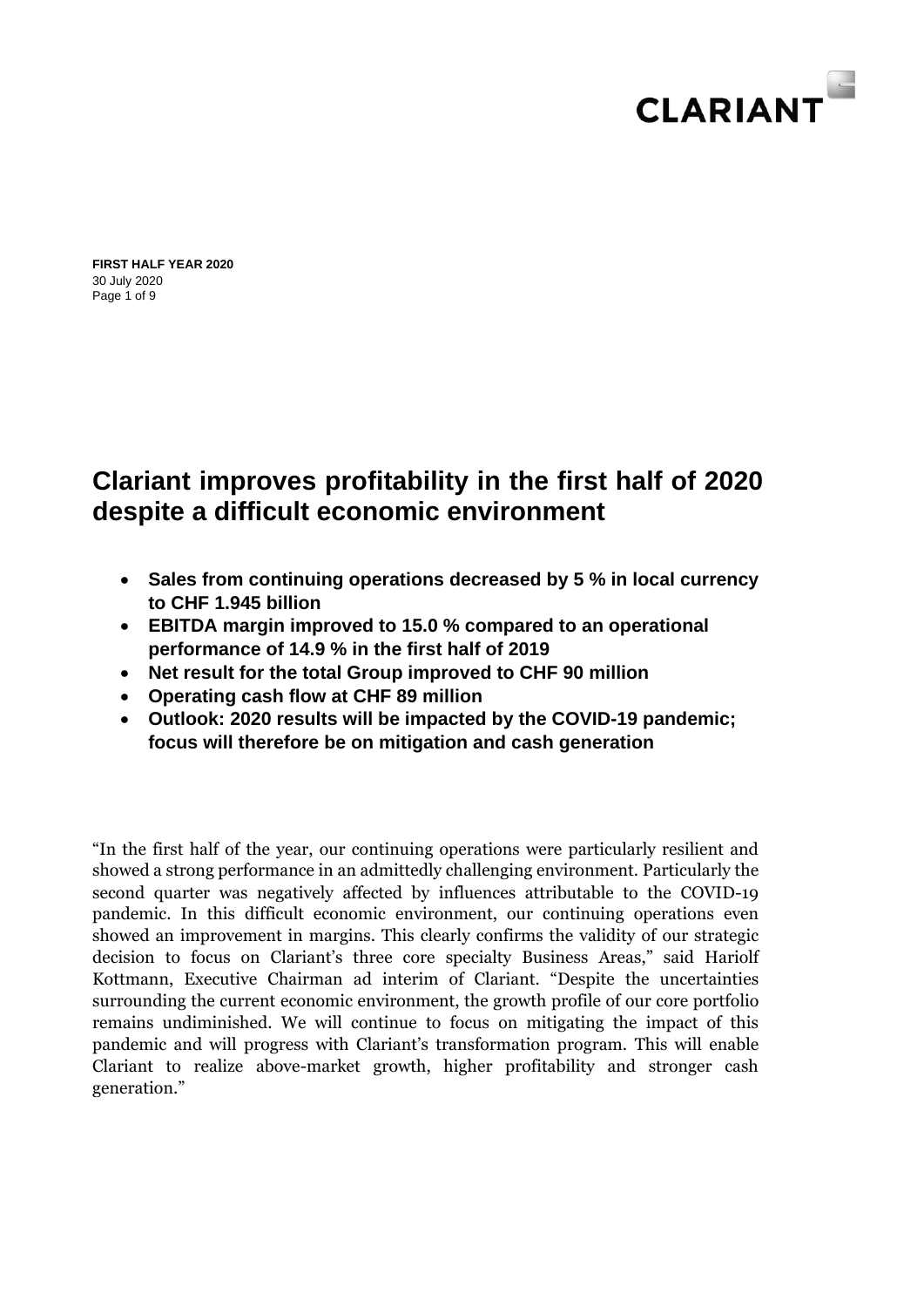

# **Key Financial Data**

| <b>Continuing operations</b>                                                                              | <b>Second Quarter</b> |                          |       | <b>First Half Year</b> |        |                      |            |    |
|-----------------------------------------------------------------------------------------------------------|-----------------------|--------------------------|-------|------------------------|--------|----------------------|------------|----|
| in CHF million                                                                                            | 2020                  | 2019                     | % CHF | $%$ LC                 | 2020   | 2019                 | % CHF % LC |    |
| Sales                                                                                                     | 926                   | 1 0 6 5                  | $-13$ | -4                     | 1945   | 2 2 2 9              | $-13$      | -5 |
| <b>EBITDA</b>                                                                                             | 135                   | $-82^{(1)}$              | n.m.  |                        | 292    | $102^{(1)}$          | 186        |    |
| - margin                                                                                                  | 14.6%                 | $\overline{\phantom{m}}$ |       |                        | 15.0%  | 4.6%                 |            |    |
| EBITDA before exceptional items                                                                           | 146                   | 162                      | -10   |                        | 309    | 355                  | $-13$      |    |
| - margin                                                                                                  | 15.8%                 | 15.2 %                   |       |                        | 15.9%  | 15.9%                |            |    |
| <b>EBIT</b>                                                                                               |                       |                          |       |                        | 154    | $-47$ <sup>(1)</sup> |            |    |
| Net result from continuing operations                                                                     |                       |                          |       |                        | 75     | $-133^{(1)}$         |            |    |
| Net result $(2)$                                                                                          |                       |                          |       |                        | 90     | $-101^{(1)}$         |            |    |
| Operating cash flow (2)                                                                                   |                       |                          |       |                        | 89     | 113                  |            |    |
| Number of employees (2)                                                                                   |                       |                          |       |                        | 17 007 | 17 790               |            |    |
| <b>Discontinued operations</b>                                                                            |                       |                          |       |                        |        |                      |            |    |
| Sales                                                                                                     | 456                   | 558                      | $-18$ | $-11$                  | 941    | 1 1 0 9              | $-15$      | -9 |
| Net result from discontinued operations                                                                   |                       |                          |       |                        | 15     | 32                   |            |    |
| (1)<br>including CHF 231 million provision for a competition law investigation by the European Commission |                       |                          |       |                        |        |                      |            |    |
| Excluding provision: 2019 Second Quarter EBITDA at CHF 149 million, EBITDA margin 14.0 %                  |                       |                          |       |                        |        |                      |            |    |

Excluding provision: 2019 First Half Year EBITDA at CHF 333 million, EBITDA margin 14.9 %

(2) total Group including discontinued operations

## **First Half Year 2020 – Improvement in EBITDA margin**

Muttenz, July 30, 2020 - Clariant, a focused, sustainable and innovative specialty chemical company, today announced first half year 2020 continuing operations sales of CHF 1.945 billion, compared to CHF 2.229 billion in the first half year 2019. This corresponds to a decrease of 5 % in local currency due to lower demand and 13 % in Swiss francs, attributable to unfavorable currency developments.

The Group was confronted by a significantly lower demand environment in several segments in the first half year 2020 as a result of the COVID-19 pandemic. Therefore, these results are noteworthy and underpin the fact that measures to minimize the impact of this pandemic are fully in place based on a strong balance sheet and liquidity position. Clariant continues to ensure employee safety first while concurrently running business continuity programs and implementing cash as well as cost measures.

In the first half year, the Middle East & Africa as well as Asia remained resilient, with China and Southeast Asia demonstrating solid growth. Sales in Latin America increased in local currency, while Europe and North America weakened more significantly due to demand declines across all Business Areas.

In the first half 2020, Care Chemicals sales declined by 6 % in local currency due to weather-related weak Aviation demand in the first quarter, which could not be compensated for by the strong expansion in Consumer Care in the second quarter. The Catalysis Business Area's top line declined by 4 % in local currency amid the temporarily muted demand environment in the chemical industry, whereas the second quarter improved over the first. Natural Resources was impacted by the weakening end-market demand and pressure on volumes in Oil and Mining Services in the second quarter in particular. This resulted in a sales decline of 5 % in local currency in the first half of 2020.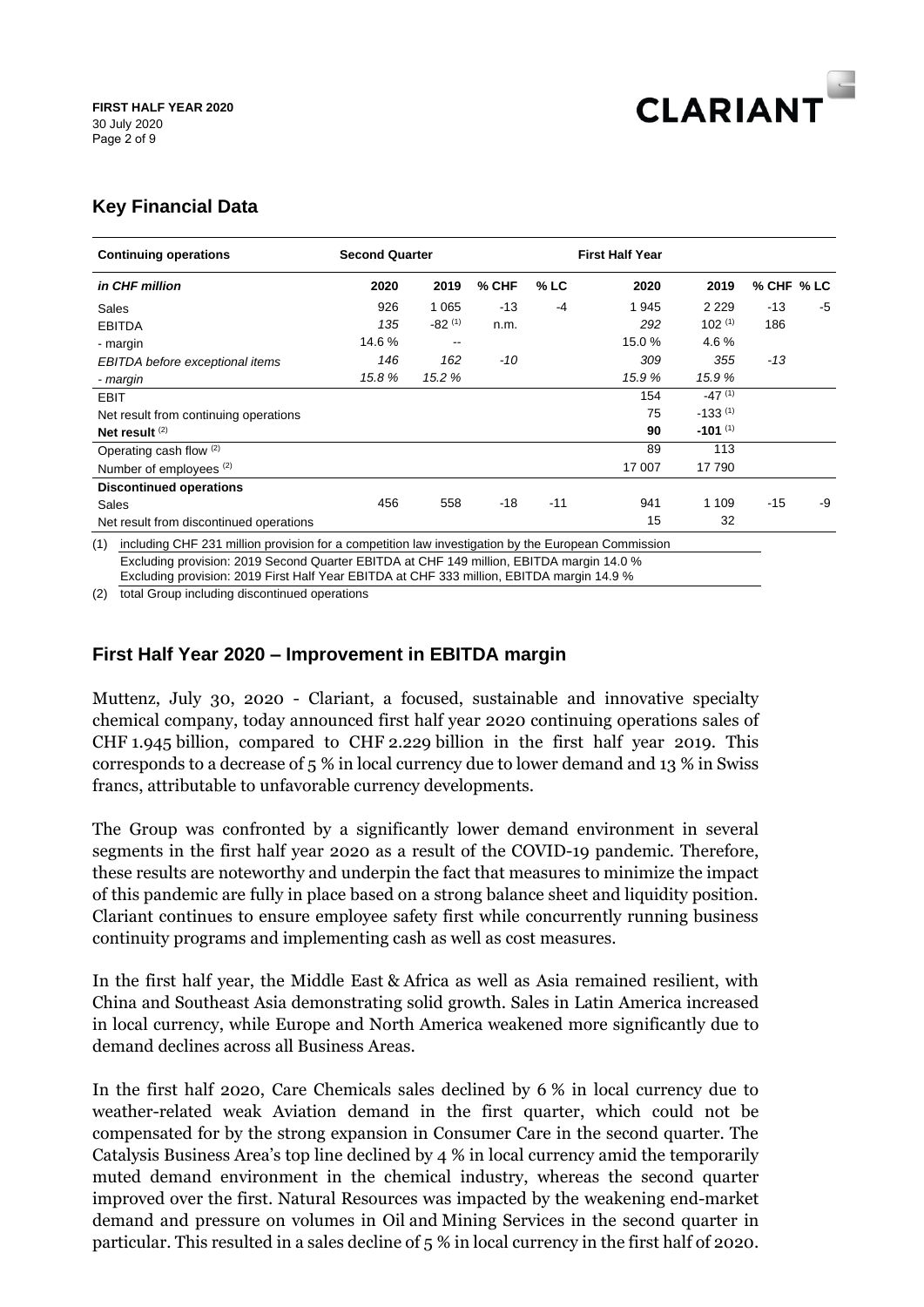Page 3 of 9 **FIRST HALF YEAR 2020** 30 July 2020



As a consequence of this economic development, Clariant will resume its efficiency program, originally announced in February 2020. As previously disclosed, these measures will lead to a workforce reduction of approximately 600 positions and a cost base reduction in excess of CHF 50 million for the continuing business over the next two years. A corresponding provision totaling CHF 58 million was made in the continuing Business Areas in the second quarter 2020 for the cost associated with the execution of this program. The second quarter results also include a provision reversal of CHF 55 million at the Corporate level for the reversal of the excess of the CHF 231 million provision set up in 2019 for the competition law investigation by the European Commission as Clariant received a EUR 156 million fine in July 2020.

The continuing operations EBITDA increased to CHF 292 million and the businesses successfully defended underlying margins despite a weaker top-line development. The EBITDA margin improved to 15.0 % from 14.9 % (reported 4.6 %) in the previous year when excluding the one-off CHF 231 million provision, which was booked in the second quarter of 2019. Excluding the provision for the efficiency program, the underlying profitability in Care Chemicals advanced due to a higher proportion of Consumer Care sales while underlying margins in Natural Resources improved as a result of the stringent implementation of cost control measures in all three Business Units. The EBITDA margin in Catalysis declined as the result of lower volumes due to project timing, which developed more positively in the second quarter.

The net result for the total Group increased to CHF 90 million profit versus a CHF 101 million loss in the first half of 2019. Excluding the above-mentioned one-off provision of CHF 231 million, the net result in the first half of 2020 was 31 % lower than the previous year due to volume-driven weaker absolute profit and negative currency effects.

Operating cash flow for the total Group, which is typically lower in the first half of the year, declined to CHF 89 million from CHF 113 million in the previous year despite a considerable improvement in the second quarter. This is mainly due to the timing of net working capital adjustments in the course of the COVID-19 development.

Net debt for the total Group increased to CHF 1.426 billion versus CHF 1.372 billion as of the end of 2019 following the normal seasonal cash flow pattern.

# **Second Quarter 2020 – Notable improvement in underlying profitability despite weaker top-line development**

In the second quarter 2020, sales from continuing operations decreased by 4 % in local currency to CHF 926 million. This corresponds to a 13 % decline in Swiss francs due to unfavorable currency effects. Robust growth in Care Chemicals' Consumer Care business partially compensated for weaker sales in Natural Resources.

On a regional basis, strong growth in China compensated for the decline in other subregions for an almost flat development in Asia. Latin America increased local currency sales in double digits. Sales in Europe declined in single digits, followed closely by the Middle East & Africa, while the more notable decrease in North America is largely attributable to lower volumes in Natural Resources.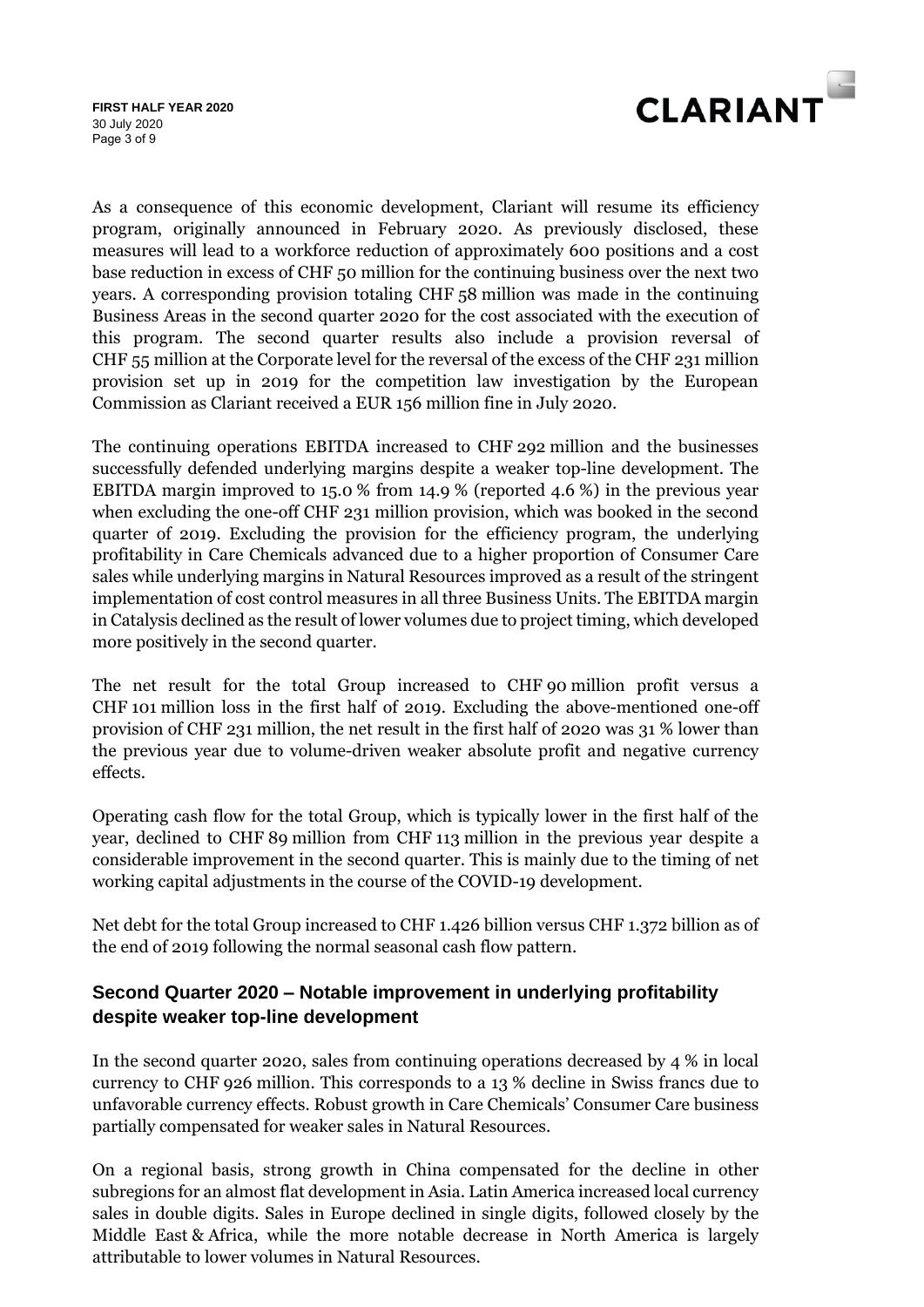Page 4 of 9 **FIRST HALF YEAR 2020** 30 July 2020



In the second quarter, Care Chemicals increased sales by 3 % in local currency, supported by a double-digit expansion in Consumer Care. The sales development in Catalysis weakened only by a slight 2 % while exceeding the first quarter 2020 result. Natural Resources sales declined by 11 % in local currency, due to lower volumes in Oil Services and weakening demand in Functional Minerals and Additives.

The continuing operations EBITDA increased to CHF 135 million and a corresponding margin of 14.6 %, outperforming the 14.0 % in the previous year, excluding the abovementioned effect of the one-off provision booked in the second quarter of 2019. Excluding the provision for the efficiency program, the underlying profitability advanced significantly in Care Chemicals due to strong margin management, based on strong topline growth in Consumer Care and also in Catalysis as a result of a higher proportion of Petrochemical sales. In Natural Resources, the underlying margin reduction is attributable to lower volumes in especially COVID-19-exposed segments such as oil and automotive, which could not fully be compensated for by internal performance measures.

# **Discontinued Operations**

For the first half year 2020, sales in discontinued operations (Masterbatches and Pigments) declined by 9 % in local currency and by 15 % in Swiss francs. However, on a like-for-like basis, excluding Healthcare Packaging sales from the first half of 2019, as this business was divested in October 2019, sales weakened only by a slight 3 % in local currency. In the second quarter, like-for-like sales weakened by  $4\%$  in local currency despite the weak economic environment and by 13 % in Swiss francs due to unfavorable currency fluctuations.

The EBITDA in the first half year 2020 as well as in the second quarter decreased in absolute value partly due to the sale of the Healthcare Packaging business and one-off costs for the efficiency program in Pigments as well as for the carve-out of the discontinued operations. The underlying operational performance, however, increased in both businesses as the result of effective cost management.

# **Outlook – Third quarter challenged by COVID-19 while performance measures lift portfolio to achieve above-market growth, higher profitability and stronger cash generation in the mid-term**

Clariant anticipates a continued negative impact on sales and profitability from the COVID-19 pandemic in the third quarter of 2020. The Group has swiftly installed task forces focusing on employee safety, community support, assuring business continuity and cash generation. Clariant's three core specialty Business Areas are executing performance programs to generate resilient results during these times and to achieve above-market growth, higher profitability and stronger cash generation in the mid-term.

In addition, the Group is significantly reshaping its portfolio through the divestment of Healthcare Packaging in October 2019, the sale of Masterbatches in July 2020 and is preparing the planned divestment of Pigments. The transformed Clariant will be a sustainable and innovative specialty chemical company that aims to grow above the market to achieve higher profitability based on its three core specialty Business Areas.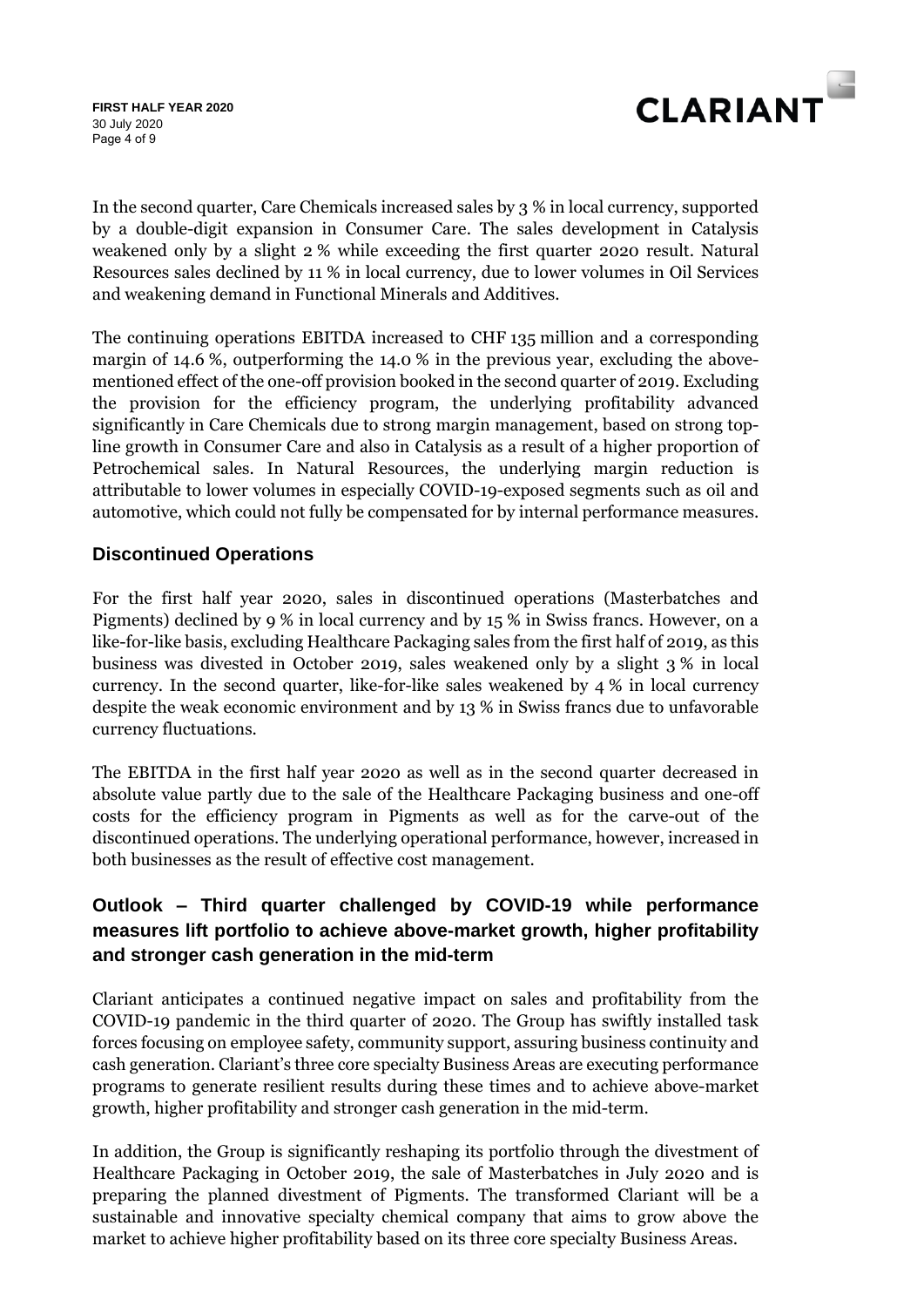

# **Business Discussion**

## **Business Area Care Chemicals**

|                                 | <b>Second Quarter</b> |        |         |      | <b>First Half Year</b> |       |         |        |
|---------------------------------|-----------------------|--------|---------|------|------------------------|-------|---------|--------|
| in CHF million                  | 2020                  | 2019   | $%$ CHF | % LC | 2020                   | 2019  | $%$ CHF | $%$ LC |
| Sales                           | 347                   | 370    | -6      | 3    | 734                    | 850   | $-14$   | -6     |
| <b>EBITDA</b>                   | 51                    | 56     | -9      |      | 120                    | 150   | $-20$   |        |
| - margin                        | 14.7 %                | 15.1 % |         |      | 16.3%                  | 17.6% |         |        |
| EBITDA before exceptional items | 63                    | 60     | 5       |      | 133                    | 154   | -14     |        |
| - margin                        | 18.2 %                | 16.2 % |         |      | 18.1%                  | 18.1% |         |        |

#### **Sales**

In the first half year 2020, sales in the Business Area Care Chemicals decreased by 6 % in local currency and by 14 % in Swiss francs. Consumer Care sales increased in a high singledigit range underpinned by double-digit growth in Personal Care and robust expansion in Crop Solutions. Industrial Applications sales were significantly lower, primarily due to the feeble demand environment in the wake of the COVID-19 pandemic and the particularly weak Aviation business in the first quarter.

In Asia, sales rose in single digits, supported by China. Latin America reported sales growth in the high-teen range in local currency. Sales in Europe and North America benefitted from good Consumer Care demand plus a positive base effect in North America in the second quarter but were hampered by the weakness in Aviation in the first quarter.

In the second quarter, Care Chemicals sales grew by 3 % in local currency and were 6 % lower in Swiss francs. Consumer Care sales rose at a double-digit rate, strongly supported by increased demand for hygiene-related products. As expected, Industrial Applications sales were notably weaker because of the curbed and, in some cases, ceased activities across many end-markets due to the unprecedented COVID-19 lockdown measures.

#### **EBITDA Margin**

The EBITDA margin in the first half year 2020 decreased to 16.3 % from 17.6 %. Excluding the efficiency program provision, the underlying profitability remained resilient as the weak Aviation in the first quarter was offset by a more attractive product mix with a higher proportion of sales contribution from Consumer Care in the second quarter.

In the second quarter, the EBITDA margin softened to 14.7 % from 15.1 % due to the efficiency program provision. However, the underlying profitability improved significantly due to a more favorable product mix effect and the temporary negative impact of the Force Majeure in the second quarter of 2019.

#### **Clariant Insight**

Clariant's award winning Rootness<sup>TM</sup> Energize is a new active ingredient obtained from plant roots containing bryonolic acid, a potent antioxidant and anti-inflammatory molecule. Clariant extracts this rare molecule in cooperation with its partner Plant Advanced Technologies (PAT) by using the innovative and highly sustainable Plant Milking technology, which significantly increases the production of bryonolic acid. The skin cell recharger Rootness<sup>TM</sup> Energize visibly increases skin elasticity, reduces agerelated slackness and can therefore be used in various skincare and cosmetic products.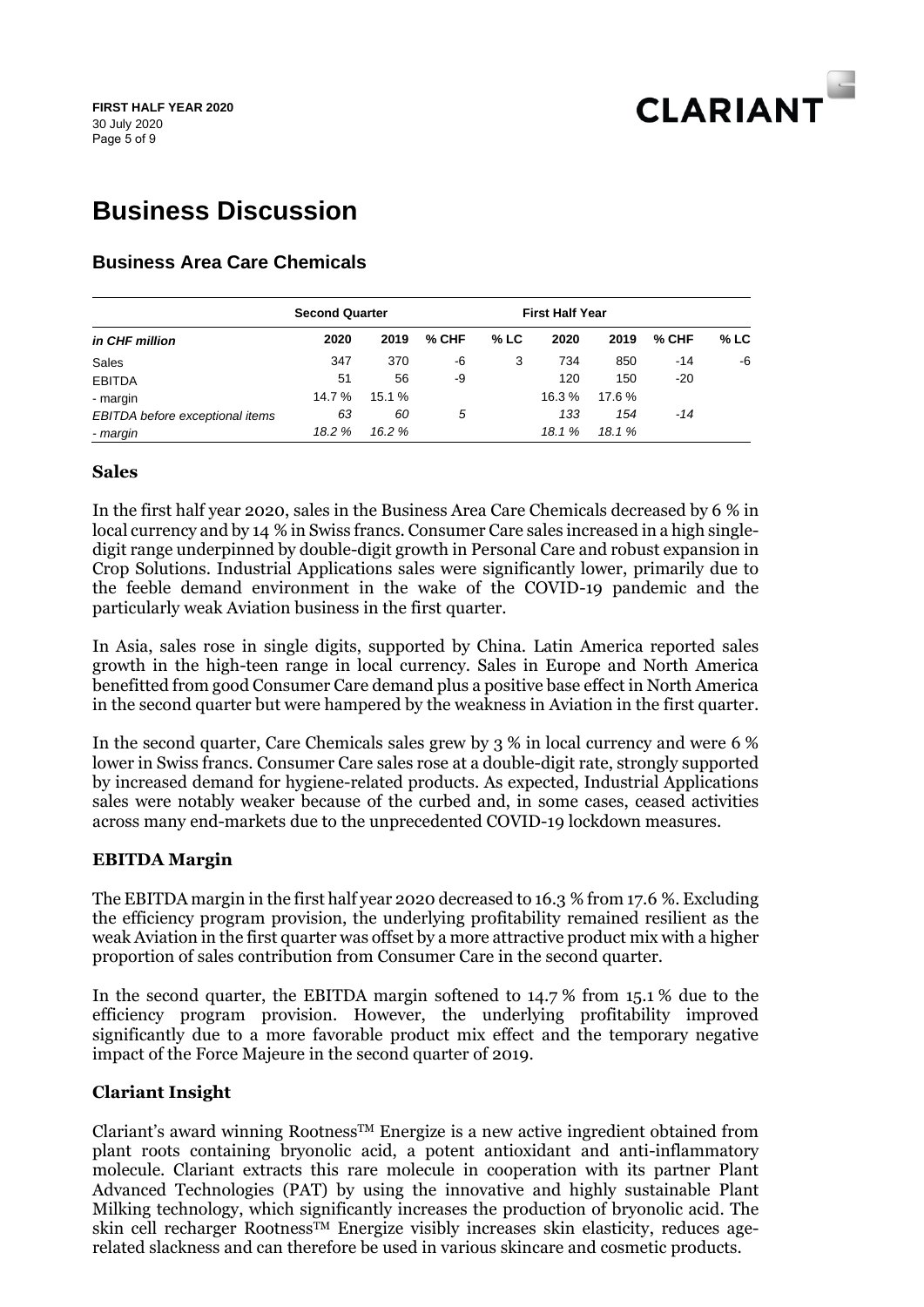

# **Business Area Catalysis**

|                                 | <b>Second Quarter</b> |        |       |      | <b>First Half Year</b> |        |       |        |
|---------------------------------|-----------------------|--------|-------|------|------------------------|--------|-------|--------|
| in CHF million                  | 2020                  | 2019   | % CHF | % LC | 2020                   | 2019   | % CHF | $%$ LC |
| Sales                           | 210                   | 229    | -8    | -2   | 392                    | 432    | -9    | $-4$   |
| <b>EBITDA</b>                   | 44                    | 40     | 10    |      | 68                     | 84     | -19   |        |
| - margin                        | 21.0%                 | 17.5 % |       |      | 17.3 %                 | 19.4 % |       |        |
| EBITDA before exceptional items | 50                    | 44     | 14    |      | 75                     | 88     | -15   |        |
| - margin                        | 23.8%                 | 19.2%  |       |      | 19.1%                  | 20.4%  |       |        |

#### **Sales**

In the first half year 2020, sales in the Business Area Catalysis declined by 4 % in local currency and by 9 % in Swiss francs against a strong comparison base. The double-digit growth in Petrochemicals could not entirely compensate for weaker sales in Syngas and Specialty Catalysts, which were impacted by the muted demand environment in the chemical industry.

From a regional perspective, sales in North America and Asia were solid, with an increase in China. Sales in Europe and the Middle East & Africa remained comparatively volatile throughout the first half 2020, reflecting the project nature of the business as well as negative COVID-19 pandemic impacts.

As anticipated, sales in the second quarter improved quarter-on-quarter and weakened slightly by 2 % in local currency, compared to a strong previous year. Clariant's diversified Catalysis portfolio successfully mitigated the negative impacts from COVID-19 pandemicrelated restrictions. Strong sales expansion in Petrochemicals partially absorbed lower demand in Syngas and Specialty Catalysts.

#### **EBITDA Margin**

In the first half year 2020, the EBITDA margin weakened to 17.3 % from 19.4 % in the previous year as a result of the efficiency program provision as well as lower volumes that could not fully be compensated for by a more favorable product mix in the second quarter.

In the second quarter, the EBITDA margin increased significantly to 21.0 % from 17.5 % due to a higher proportion of Petrochemical sales, which are margin accretive.

#### **Clariant Insight**

Clariant's next-generation PolyMax® 600 Series performance catalyst for polypropylene is a new offering that answers the increasing need for safer polypropylene solutions. The catalysts were developed in partnership with Lummus Novolen® Technology and are designed to meet a broad range of process requirements in applications ranging from food packaging to engineered automotive parts. Being phthalate-free, the new PolyMax® 600 Series catalyst meets the most demanding toxicity requirements and its innovative technology also increases catalyst activity up to 25 % compared to phthalate-based catalysts. Consequently, higher productivity rates and superior polymer properties allow customers to meet increasing demand as well as stricter regulations.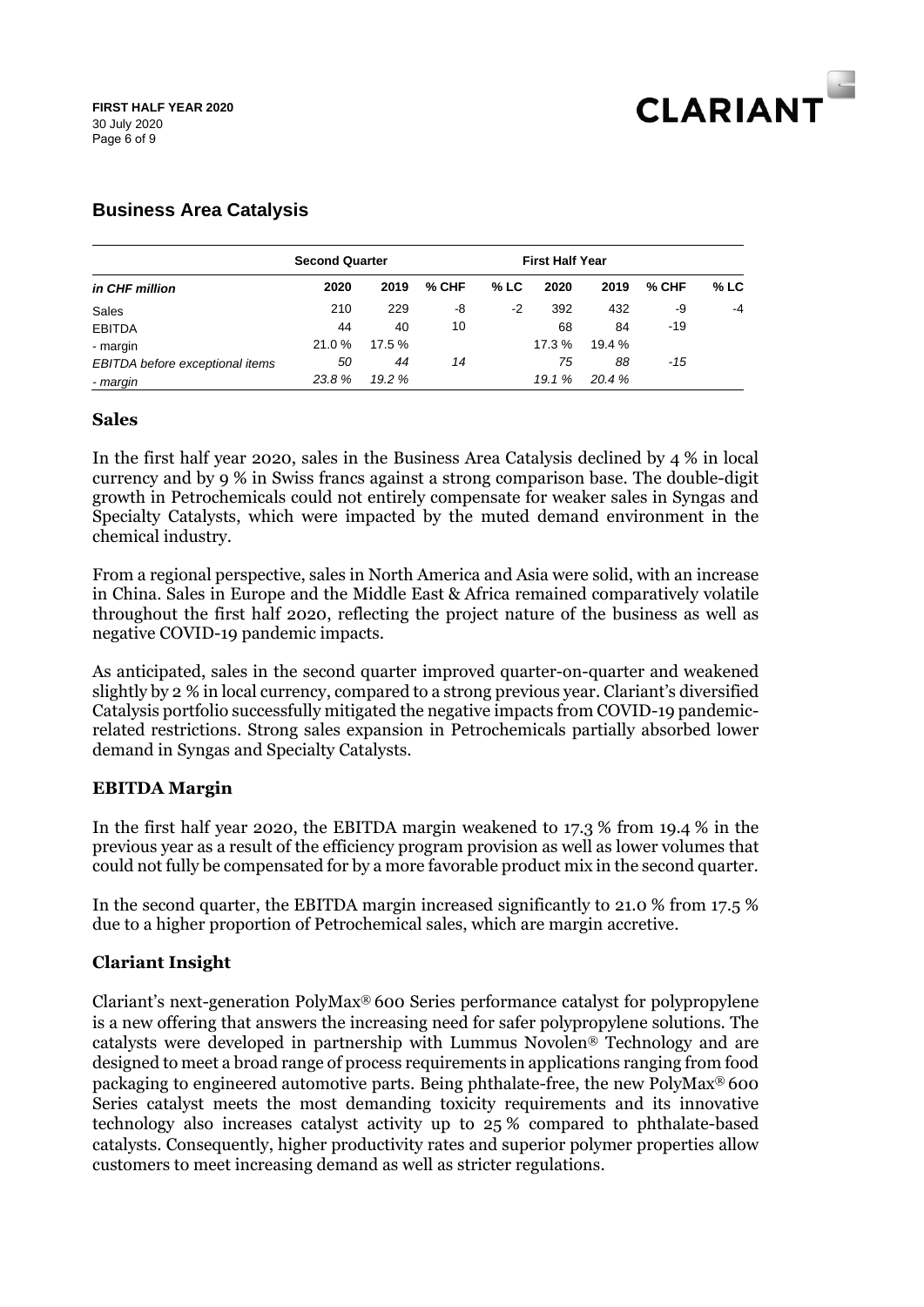

|                                 | <b>Second Quarter</b> |        |         |       | <b>First Half Year</b> |       |         |        |
|---------------------------------|-----------------------|--------|---------|-------|------------------------|-------|---------|--------|
| in CHF million                  | 2020                  | 2019   | $%$ CHF | % LC  | 2020                   | 2019  | $%$ CHF | $%$ LC |
| Sales                           | 369                   | 466    | $-21$   | $-11$ | 819                    | 947   | $-14$   | -5     |
| <b>EBITDA</b>                   | 30                    | 73     | -59     |       | 116                    | 148   | $-22$   |        |
| - margin                        | 8.1%                  | 15.7 % |         |       | 14.2 %                 | 15.6% |         |        |
| EBITDA before exceptional items | 52                    | 73     | -29     |       | 138                    | 149   | -7      |        |
| - margin                        | 14.1%                 | 15.7 % |         |       | 16.8%                  | 15.7% |         |        |

#### **Business Area Natural Resources**

#### **Sales**

Sales in the Business Area Natural Resources decreased by 5 % in local currency and by 14 % in Swiss francs in the first half year 2020.

Oil and Mining Services sales nearly reached last year's level in local currency. Oil Services sales were slightly weaker, while Mining Solutions and Refinery grew in mid-single digits in local currency. The sales expansion was most pronounced in Europe and Latin America, supported by solid growth in the Middle East & Africa and Asia. North America reported a contraction in the mid-teen range, driven by weaker Oil Services demand in the second quarter.

Functional Minerals sales declined at a mid-single-digit rate in local currency as a result of the weaker Foundry business. This decline was primarily due to the shutdown of the European automobile industry and reduced levels of construction activity amid the COVID-19 pandemic.

Additives sales decreased at a high single-digit rate in local currency in the first half year 2020. This decline was largely due to the continuingly weak fibers and automotive market paired with curtailed coatings sector demand, which was attributable to the pandemicinduced economic downturn.

In the second quarter 2020, Natural Resources sales declined by 11 % in local currency. As anticipated, Oil and Mining Services sales were hampered by the lower consumption of oil and oil-derived products during the global COVID-19 pandemic-related lockdown. Functional Minerals was confronted with a continued weakness in the Foundry business. Despite a demand pickup in Asia in the second quarter, Additives sales decreased due to weaker end-markets, which were impacted by the COVID-19 pandemic.

#### **EBITDA Margin**

In the first half year 2020, the EBITDA margin decreased to 14.2 % from 15.6 % year-onyear. Excluding the efficiency program provision, the underlying profitability reflected a substantial improvement which was mainly due to higher sales in value added applications in Oil and Mining Services and stringent cost management in all three Business Units.

In the second quarter, the EBITDA margin fell to 8.1 % from 15.7 % due to the efficiency program provision and lower volumes, which resulted from the weaker demand environment and could not be fully compensated for by internal measures.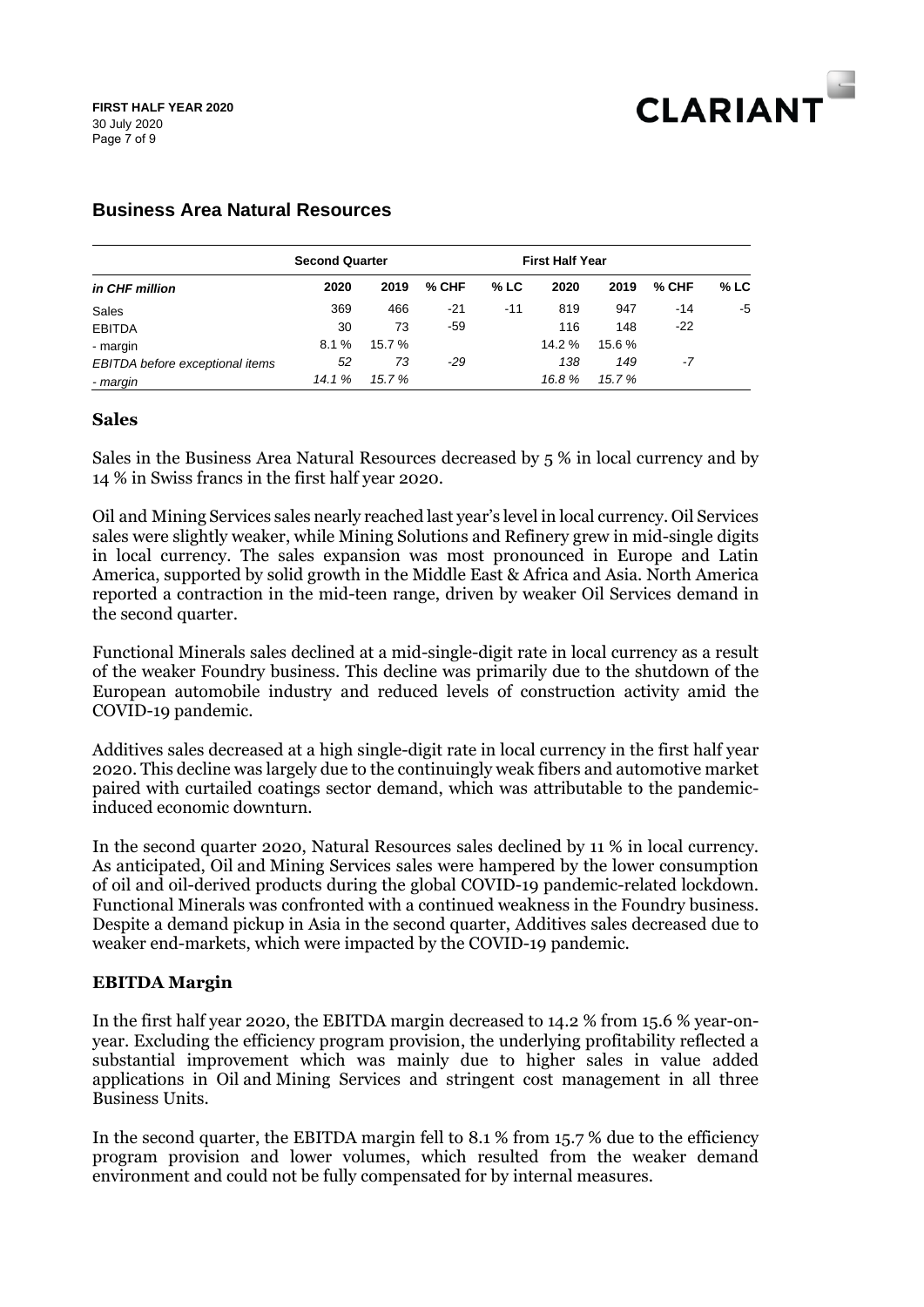

#### **Clariant Insight**

Clariant's Licocare® RBW 102 Vita, a multifunctional natural wax, was awarded the "OK compost INDUSTRIAL" certificate for its more than 98 % renewable content. Licocare® RBW 102 Vita can be utilized to enhance agricultural coatings for applications such as fertilizers and seeds. It was awarded the "OK biodegradable SOIL" certificate as its biodegradable feature helps decrease the negative environmental impact of coatings on the soil. Licocare® RBW 102 Vita also carries Clariant's sustainability label EcoTain® in recognition of its proven excellent environmental and health profile.

## **Discontinued Operations**

| in CHF million                  | <b>Second Quarter</b> |        |         |        | <b>First Half Year</b> |         |       |        |
|---------------------------------|-----------------------|--------|---------|--------|------------------------|---------|-------|--------|
|                                 | 2020                  | 2019   | $%$ CHF | $%$ LC | 2020                   | 2019    | % CHF | $%$ LC |
| Sales                           | 456                   | 558    | -18     | $-11$  | 941                    | 1 1 0 9 | -15   | -9     |
| <b>EBITDA</b>                   | 33                    | 38     | -13     |        | 67                     | 91      | -26   |        |
| - margin                        | 7.2%                  | 6.8%   |         |        | 7.1%                   | $8.2\%$ |       |        |
| EBITDA before exceptional items | 48                    | 56     | $-14$   |        | 117                    | 117     | 0     |        |
| - margin                        | 10.5%                 | 10.0 % |         |        | 12.4%                  | 10.6%   |       |        |

As part of Clariant's portfolio optimization, the Business Units Pigments and Masterbatches and the Business Line Healthcare Packaging, which operated as a part of the Business Unit Masterbatches, have been reclassified to discontinued operations since the first half year 2019.

On October 31, 2019, Clariant sold its Healthcare Packaging business to Arsenal Capital Partners. The sale of Clariant's Masterbatches business to Avient (formerly PolyOne) was completed on July 1, 2020.

#### **Sales**

In the first half year 2020, sales in discontinued operations decreased by 9 % in local currency and by 15 % in Swiss francs. However, on a like-for-like basis, excluding Healthcare Packaging sales from the first half of 2019, sales weakened by only a slight 3 % in local currency and by 13 % in Swiss francs, despite the weak economic environment. In the second quarter 2020, like-for-like sales in discontinued operations declined by 4 % in local currency.

#### **EBITDA**

In the first half year 2020, as well as in the second quarter, the EBITDA decreased in absolute value year-on-year due in part to the divestment of the Healthcare Packaging business and one-off costs for the efficiency program in Pigments as well as for the carveout of the discontinued operations. However, the profitability of the underlying operational performance of both businesses improved due to continued, effective cost management.